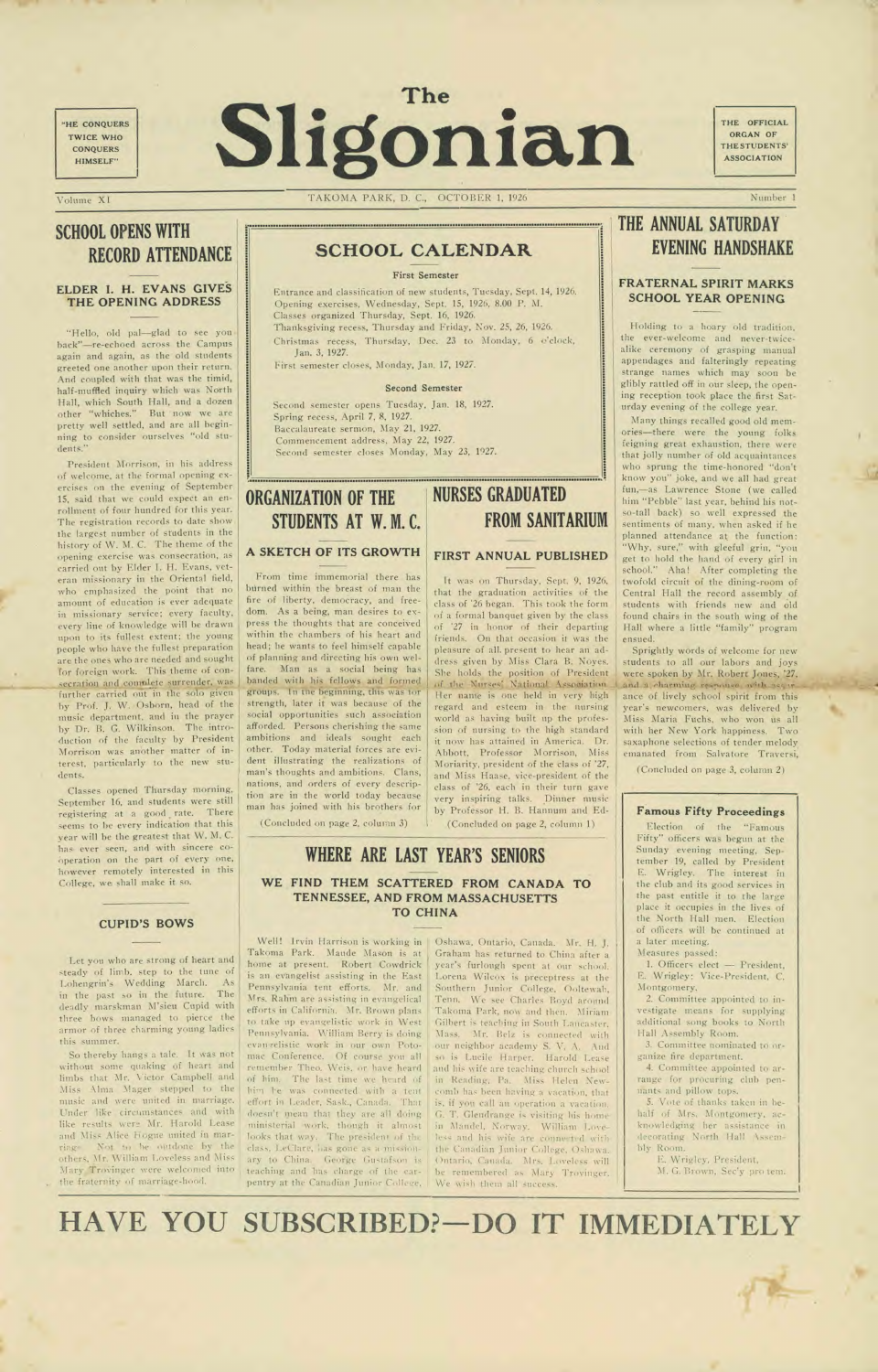

**THE SLIGONIAN** 

**Is Edited and Issued Semi-Monthly During the School Year by the** 

**Students' Association of Washington Missionary College** 

#### **—** — Takoma Park, D. C.

(Entered as second-class matter December 20, 1915, at the post office at Washington, D. C., under the Act of Congress of March 3, 1879. Acceptance for mailing at special rate of postage provided for in Section 1103, Act o

The measure of the success of this campaign will show the measure of interest in our school publication. Will you be loyal? Certainly, every one is<br>going to take part. B. N. A. going to take part.

wards, and two solos by Miss Washburn completed the joy of the evening. The following evening a consecration service was held. Dr. Abbott took charge of the meeting. Several of the graduates responded, voicing their sentiments in purposing selfsacrifice and dedication to "God and My Duty" the class motto. Misses Hall and Brill sang "Have Thine

#### **Editorial Staff**

Benjamin N. Anderson \_\_\_\_\_\_\_\_ Editor<br>Josephine Hagberg \_\_\_\_\_ Asso, Editor Josephine Hagberg .......... Ernest Parrish \_\_\_\_\_\_\_\_\_\_ Asso. Editor

**Reporters**<br>**Edgar Wrigley** Mary Mary Glennwright

**Managers** 

Victor Campbell **Business** Mgr. Carl Montgomery ..... Advertising Mgr. Bruce Gernet Circulation Mgr.

#### **The Campaign**

With this our first issue we are opening our campaign for new subscriptions. Thorough plans have been laid to make this year a banner year for our school paper. The staff can make the plans and start the campaign, but it remains with you, the individual student to finish what has been started and to make it a splendid success.

The goal has been set for the individual, four subscriptions each. Think it over,—your own and three other subscriptions.

#### **Nurses' Graduation**

(Concluded from page 1)

Own Way, Lord." Sabbath morning the baccalaureate sermon was preached by Elder Carlyle B. Haynes, after the training school and the graduating class had taken their place in reserved seats. He brought a stirring message for the hour, making our hearts beat faster in the knowledge of the nearness of the end.

#### PAGE TWO **THE SLIGONIAN**

Monday evening the program rendered by the class of '26 took place. A study of phrenology by Mable Davies, giving the peculiar characteristics and a prophecy of the separate individuals of the class, was a most entertaining and interesting feature.

Tuesday evening was the climax of the graduating exercises. Elder M. H. St. John gave the address. His topic was "One Day" in the life of the Master and "Touching the Hem of His Garment." The hearts of the audience were deeply stirred by his words. After the diplomas were given out by Dr. Abbott and institutional pins presented by Mrs. Henderson, the graduates had an informal reception in the Columbia Hall gymnasium.

## **IDEALS OF W. M. C. By Dr. E. G. Salisbury**

Washington Missionary College has ever striven to justify its existence as an educational institution, on the basis of its inculcation of ideals. From a purely educational viewpoint, the college is good, but there are many colleges equally good, educationally, scattered throughout the land. Our purpose is 'unique. Some of our ideals are mentioned in the following paragraphs.

**Spiritual Development:** As factors for the development of spiritual ideals most of the colleges of the land are weak; we stress this. Religion and spiritual growth are the purposes of our college. To these ends, we employ a select teaching force, carry many classes of a purely religious and spiritual nature, hold chapel, conduct worship, and maintain all the ordinary church privileges. In all our work and daily program, we seek to keep the spiritual uppermost.

**Health Development:** We realize that without strong, healthy, vigorous bodies it is impossible to do our work well or for long. Therefore, we avoid all excesses, eat simply and allow no bad or injurious personal habits to continue among our students. We provide healthful play and recreation, profitable manual labor, physical culture, sanitarium care and general healthful surroundings. "A sound mind in a sound body" is our motto.

**Social Development:** Socially we aim not only not to fall behind, but to afford better privileges than are to be found elsewhere. We have our own social codes and practices which our teachers and student body are always seeking to foster and maintain. These social ideals are often in striking contrast to those maintained in some circles and must be grown into by experience in the College.

**Cultural Development:** To be cultured one must possess the Christian graces, possess refinement, be educated and assume an attitude of productive co-operation in all matters surrounding him. Generally, culture is somewhat lacking, but college teachers and students have 'a right to be cultured. We realize that to be classed as educated means that we must show the results of such in our ordinary contacts.

**Seeking** after Truth: One of the great ideals of our classroom work is to seek after truth. We want our students to be substantially educated, to be able to give a reason for their faith and to be guided by reason in their attitudes and practices.

**Preparation for Service:** A life dedicated to the service of humanity is the ideal laid down by Jesus and it is our ideal. Such a personal consecration means a fullness of life and affords a hope for a future eternal life. We strive to inculcate this ideal into our student body, and in this we are happy to say that we have been markedly successful.

There was a man, though some did think him mad, The more he cast away the more he had.—Bunyan. **TELEPHONE COLUMBIA 6308-J H. WEISBERG** 

**French Dry** Cleaning

*Dyeing Repairing Pressing* 

**206 Carrol Ave., Takoma Park, D. C.** 

#### **STUDENTS' ASSOCIATION**

(Concluded from page 1)

political, religious, and social success. About eleven years ago the students of our college formed two organizations. One was known as the "Students' Association," the other was the editing and publishing board of the college paper, now familiarly known as the' **Sligonian.** The two organizations were separate and complete. The Students' Association fostered the spirit of good fellowship among the students; the **Sligonian** board edited the college paper and supervised its growth generally. The circulation and goodwill of our paper grew steadily and rapidly. For five years these separate organizations existed, but after that time a reorganization took place and the **Sligonian** became a part of the students' organization. Today our College paper goes forth to its subscribers as the official organ of the Students' Association of W. M. C.

For eleven years our Students' Association has been in existence. Today its mission-of promoting the interests of the students of our school stands out as strongly as it ever has. Its purpose is to lend itself as an agency for the carrying forward of any and all activities that come to the students of W. M. C., whether scholastic, athletic, religious, or social.

No partiality exists for either ability or personality. All students of our school are members of the Students' Association. No fee is charged for entrance. A regular corps of officers attends to the administrative duties of the organization. A president and his associates are elected once a year. The, editor of the **Sligonian** upon his appointment to office automatically becomes vice-president of the Students' Association thus keeping the editor of the college paper in constant touch with the temperament of the student body. Seven officers comprise the administrative board whose responsibility it is to see that the affairs of our printed representative are properly cared for.

With this issue of our paper we will have started upon another school year. The members of our association will now be in the swing and grind of college life. The officers of the association stand with the student body in the desire to make this year of 1926- 27 the most happy and profitable year in their experience so far. We are mighty in our young strength if we stand as one body; we are weak if we are divided; but we will be strong, we will press forward as a united student body. And the year 1926-27 will be the biggest, brightest, and best.

## **A COLLEGE EDUCATION**

 $\alpha$ 

#### **By President Morrison**

I have been asked to write on the topic "Why a Young Man Should Get a College Education." **I** would first like to state that as this question comes into the mind of any young man, he ought to present it to himself in just the opposite form "Why Should I Not Get a College Education?" as the argument and experience is overwhelmingly in favor of the College education. When we speak of College education in our Seventh-day Adventist groups, we mean a college education in a Seventhday Adventist College and, therefore, an education in a Christian College. Each passing year increases the value of an education. The men and women that we will meet in the tomorrow in the leadership of the world are men and women that have received College training.

We have a great task to perform and a short period in which to perform it. The greater the task and the greater the work to be done in a given time, the more necessary it is that the preparation be exact and complete. You need a College education because it will bring you power to do. It will give you a personal vision of possibilities for yourself. It ought to broaden your insight into the problems of life and bring to you a better understanding of the world and its needs.

Every one, naturally, has a number of characteristics that seem peculiar to perhaps a majority of the people. The daily contact with teachers in the classroom, with students at various college functions and in daily contacts, tends to minimize these natural traits and soften them so that they cease to be an impediment to us. More men and women are getting College training today than an any time in the history of the world. Anything that we may do as our life work will be met with competition on every hand. If we are to be able to have our influence and power comparable with the truth that we are attempting to give to the world, we must not only have a training that is equal to that received by those with whom we come in contact, but must have in addition to that a convincing power that is manifest through earnestness, sympathy, and sincerity. The training given to those who enter Washington Missionary College is to quicken their intellectual powers, broaden their own conception of life's purposes and duties, open up to them the great plan of the Creator of the universe and inspire them to a life of usefulness in a labor of love for God and for humanity.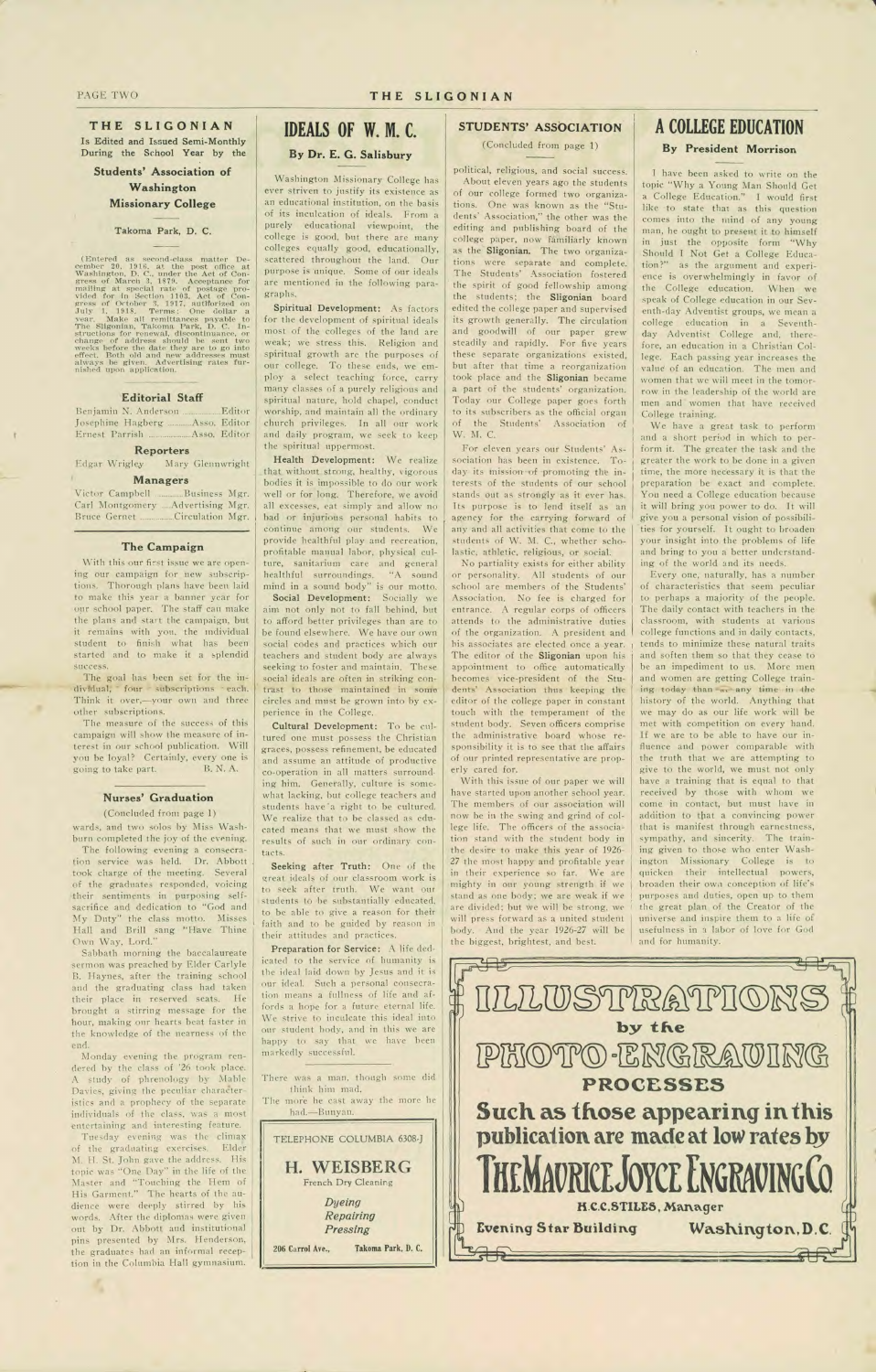#### THE SLIGONIAN

#### PAGE THREE

#### **HOW ABOUT IT?**

Yes, school has started and this is the first issue of our Sligonian. I think our staff truly deserve credit. Why? -Here is our paper on time, promptly. They have lived up to their promise; now shall we not live up to our promise and help them make this paper the very best College paper-that is our ambition for the Sligonian. The staff hopes you like your paper. And you do, don't you?

Let's have a little talk together. I think it will help us all. "How about  $it?"$ 

There is an old saying that "he who would have fruit must climb the trees.' Climbing will have to be our middle name. The highest mountain, though, lessens as we climb.

The other day in New York, I was standing on a sidewalk watching men dig a foundation through solid rock some thirty feet deep. I asked one of the men why they were digging so deep. His reply was, "Because we are going to build high." Friend, if you intend to build a high structure, you must dig and dig deep into your lessons.

The mental attitude with which you meet your problems, duties, and responsibilities in College, largely determines your potential success. To obtain the best results during your daily work, your mind must be purged of all emotion and excitement, aggravation and resentment, brooding and regret, self-condemnation and selfdepreciation, timidity and doubt, apprehension and envy, jealousy and antagonism, worry and fear.

Let thoughts of peace, confidence, and faith hold sway within the cloister of your mind.

Banish from your mind all negative, destructive, and undesirable moods and thoughts.

Fill your mind with firm resolutions and serious desire for true knowledge, nobility of heart, love, purity, and kindness.

Be harmonious, poised, calm, and confident. Respect your associates, find interest and enjoyment in your work, be honest with yourself, and above all, like everybody unselfishly and impersonally.

The right mental attitude is a matter of overwhelming importance in College as in all serious, consequential undertakings in life. Do you look out upon the world through rose-colored glasses, or are they yellow, red, green or blue?

Stand too close to a masterpiece of art'and you spoil the perspective and distort, to your own vision, the harmony of color scheme and the symmetry of lines.

Get away from yourself, attain perspective mentally!! View your problems and character as you would those of another individual, without bias or "self-feeling."

(Concluded from page 1)

who with his boon companion, Mr. Simoni, is a live and merry treader of our campus from G. N. Y. Academy. Miss Elizabeth Anderson, '27, with whole-hearted technique, presented skillfully the reading "The Soul of the Violin." It did us good to hear again the voice of Miss Evelyn Brown, who sang "I Looked Into Your Garden" as though its verdure had inspired her.

A pleasing glimpse of the social side of our President was given in his address. At the close of an entertaining yet constructive address, he read a poem to the effect that you seldom hate a fellow if you know him very well, which is good counsel in our early contact with schoolmates.

Mr. Ferrand Willett, President of the Students' Association, and master of ceremonies for the evening, gave a brief but eloquent address to the famous function, calling upon Dr. B. G. Wilkinson for a benediction upon the newly inaugurated and eminently promising college year.



Washington Missionary College

Prepares You for the Business of Living



"THE GATEWAY TO SERVICE"

#### HARVEY A. MORRISON, President Takoma Park, Washington, D. C.

Silver Lenses We favor students and members of the Adventist denomination with<br>a liberal discount because we appreciate the courtesies they have extended us. Eyes Examined **Glasses Fitted** and Repaired

Wear

COLUMBIA OPTICAL CO. 1410 G. St., N. W. Washington, D. C.

#### **STERLING & SHERMAN**

Our Three Stores Enable Us to Supply Your **EVERY NEED** 

 $R$ EADY-TO-WEAR -

**Buttermilk** 

Phone Col. 3481